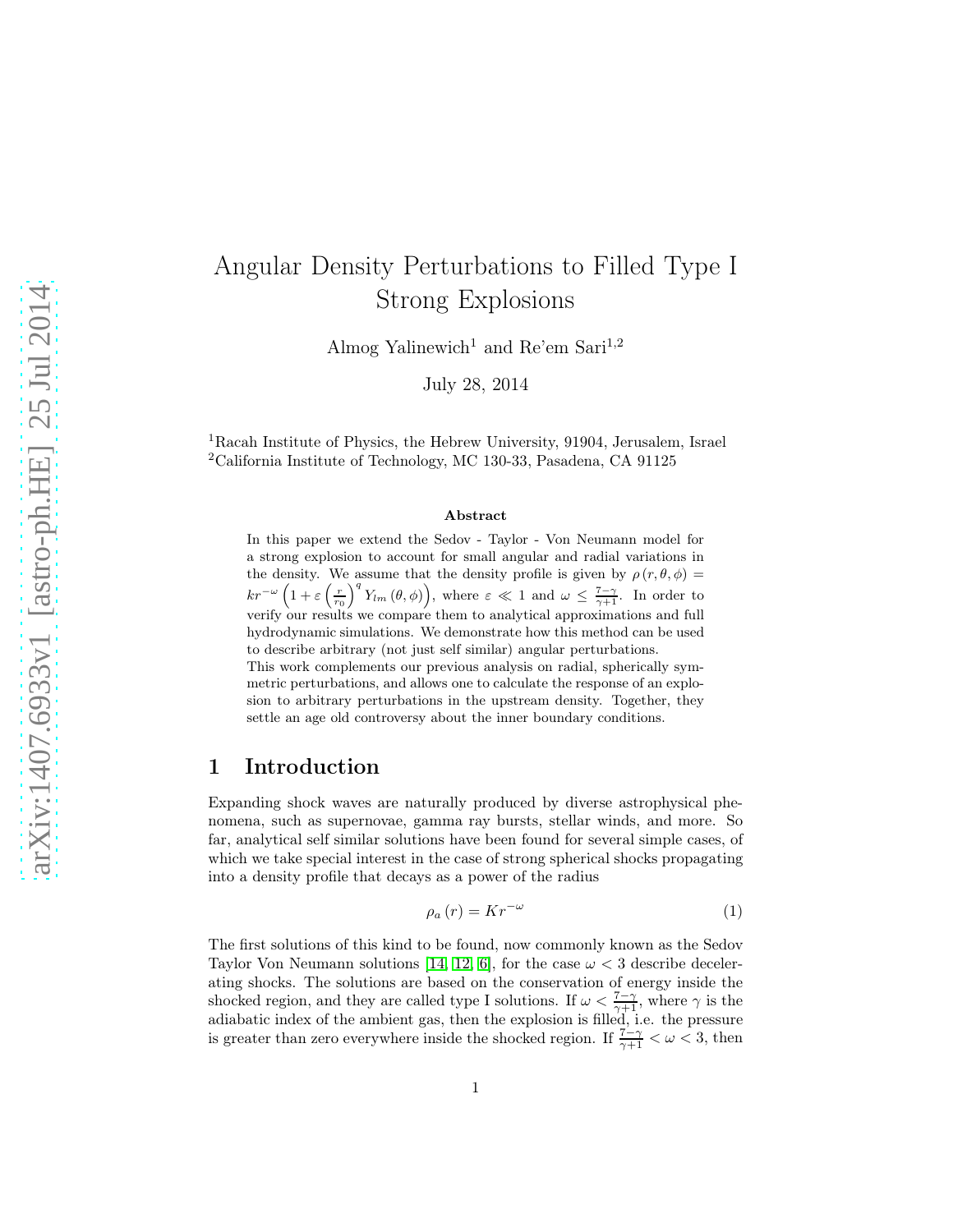the explosion is hollow, i.e. the pressure (and the density) vanishes at a finite radius [\[15\]](#page-11-1). If  $\omega = \frac{7-\gamma}{\gamma+1}$ , then the hydrodynamic equations admit a relatively simple solution known as the Primakoff solution [\[13\]](#page-10-2).

The solutions discussed above, while useful, falls short when describing shocks propagating into density profiles that deviate from a simple power law decay. This might occur in a variety of astrophysical scenarios, e.g. supernova shock propagating into a modulated stellar wind. For this reason it is desirable to generalize as much as possible the external density profile for which we can obtain analytic solutions, and this is what we attempt here. This paper takes after a similar endeavor for type II solutions [\[10\]](#page-10-3), and for radial type I solutions [\[16\]](#page-11-2). These two cases have to be treated differently, because of different inner boundary conditions. We note that while there is a consensus about the inner boundary conditions in the case of type II explosions [\[11\]](#page-10-4), the inner boundary conditions in the case of type I explosions have been a bone of contention for decades [\[9,](#page-10-5) [1,](#page-10-6) [2,](#page-10-7) [3\]](#page-10-8).

The plan in this paper is as follows: In [§2](#page-1-0) we develop the perturbation equations and boundary conditions and compare the solutions to numerical results from a full hydrodynamic simuation. In [§3](#page-4-0) we present a few cases where the equations admit an analytic solution. In [§4](#page-7-0) we demonstrate how this formalism can be used for any angular perturbation in the upstream density (not just spherical harmonics). Finally, we conclude and discuss the results in [§5.](#page-9-0)

### <span id="page-1-0"></span>2 Density Perturbations

### 2.1 The Perturbation Equations

For the perturbation equation to be tractable we aim at a self similar solution by carefully choosing a perturbation whose characteristic wavelength scales like the radius. Namely, we take the perturbed density profile to be

<span id="page-1-1"></span>
$$
\rho_a(r) + \delta \rho_a(r) = Kr^{-\omega} \left( 1 + \varepsilon \left( \frac{r}{r_0} \right)^q Y_{lm} \left( \theta, \phi \right) \right) \tag{2}
$$

where  $r_0$  has dimensions of length and bears only on the phase of the perturbation, q is the growth rate of the perturbation and  $\varepsilon$  is a small, real and dimensionless amplitude. We take the real part of any complex quantity to be the physically significant element.

We define perturbed flow variables

$$
\delta \mathbf{u}(r,\theta,\phi,t) = \dot{R}\xi \left[ \delta U_r\left(\xi\right) Y_{lm}\left(\theta,\phi\right) + \delta U_T\left(\xi\right) \nabla_T Y_{lm}\left(\theta,\phi\right) \right] f\left(t\right) \tag{3}
$$

$$
\delta \rho (r, \theta, \phi, t) = KR^{-\omega} \delta G \left( \xi \right) Y_{lm} \left( \theta, \phi \right) f \left( t \right) \tag{4}
$$

$$
\delta p(r,\theta,\phi,t) = KR^{-\omega}\dot{R}^{2}\delta P(\xi)Y_{lm}(\theta,\phi) f(t)
$$
\n(5)

$$
\delta R(t) = R(t) Y_{lm}(\theta, \phi) f(t)
$$
\n(6)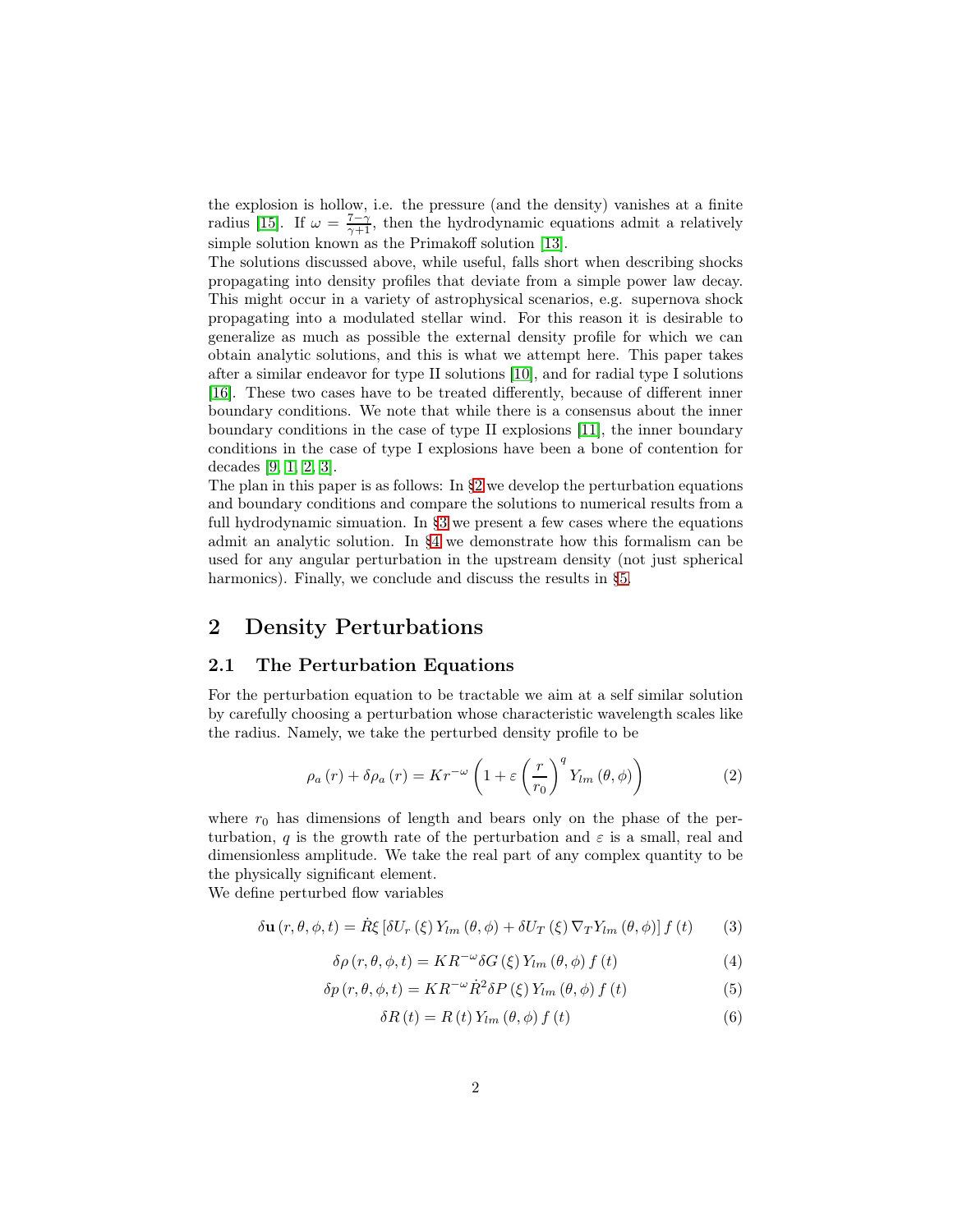Where  $\xi = \frac{r}{R}$  is the dimensionless radius,  $G(\xi)$ ,  $P(\xi)$  and  $U(\xi)$  are the dimensionless unperturbed density, pressure and velocity and  $\delta G(\xi)$ ,  $\delta P(\xi)$ ,  $\delta U_r(\xi)$ ,  $\delta U_T(\xi)$  are the dimensionless perturbations in the density, pressure, radial velocity and angular velocity.

To allow separation of variables, the function  $f(t)$  must satisfy

$$
f(t) = \frac{\varepsilon}{d} \left(\frac{R}{r_0}\right)^q \quad \Rightarrow \quad \frac{\dot{f}R}{f\dot{R}} = q \tag{7}
$$

We note that the boundary conditions at the blast front dictate that the perturbed density ahead of the shock and the perturbed variables behind the shock would have the same growth rate q. The parameter  $d$  represents the coupling between perturbations in the upstream to perturbations in the downstream. The larger it is the weaker the coupling and the downstream perturbation would be weaker. It is determined by the inner boundary conditions, as described in the next section.

Plugging the perturbed hydrodynamic variables into the hydrodynamic equations yields dimensionless ODEs (ordinary differential equations) for the perturbed variables

<span id="page-2-1"></span>
$$
l(l+1)\delta U_T G - G(q - \omega + 3U + \xi U') - \xi (1 - U) G \delta U'_r + -\delta U_r (3G + \xi G') = 0
$$
\n(8)

$$
-\delta GP' + \xi \delta U_r G^2 \left(\frac{1}{2} + q - \frac{1}{2}\omega + 2U + \xi U'\right) + G\left(\delta P' - \xi^2 (1 - U) G \delta U'_r\right) = 0
$$
\n(9)

$$
\frac{\delta P}{G} + \xi^2 \left( \left( \frac{1}{2} + q + 2U \right) \delta U_T - \xi \left( 1 - U \right) \delta U'_T \right) = 0 \tag{10}
$$

<span id="page-2-2"></span>
$$
G\left(\xi\left(\gamma\left(1-U\right)\delta GP'\right)+G\left(\delta U_rP'-(1-U)\delta P'\right)\right)+\delta P\left(\left(q+3+\omega\gamma\right)G-\gamma\xi\left(-1+U\right)G'\right)-\tag{11}
$$

 $\gamma P (\delta G ((q + 3 + \omega \gamma) G + (\gamma + 1) \xi (1 - U) G') + \xi G (-(1 - U) \delta G' + \delta U_r G')) = 0$ 

### 2.2 Boundary Conditions for the Perturbations

The boundary conditions for the perturbed variables at the blast front are [\[3,](#page-10-8) [8,](#page-10-9) [10,](#page-10-3) [7\]](#page-10-10)

<span id="page-2-0"></span>
$$
\delta G(\xi = 1) = \frac{\gamma + 1}{\gamma - 1} (d - \omega) - G'(\xi = 1)
$$
 (12)

<span id="page-2-3"></span>
$$
\delta U_r (\xi = 1) = \frac{2}{\gamma + 1} q - U' (\xi = 1)
$$
\n(13)

<span id="page-2-4"></span>
$$
\delta U_t \left( \xi = 1 \right) = -\frac{2}{\gamma + 1} \tag{14}
$$

<span id="page-2-5"></span>
$$
\delta P(\xi = 1) = \frac{2}{\gamma + 1} \left[ 2(q + 1) - \omega + d \right] - P'(\xi = 1)
$$
 (15)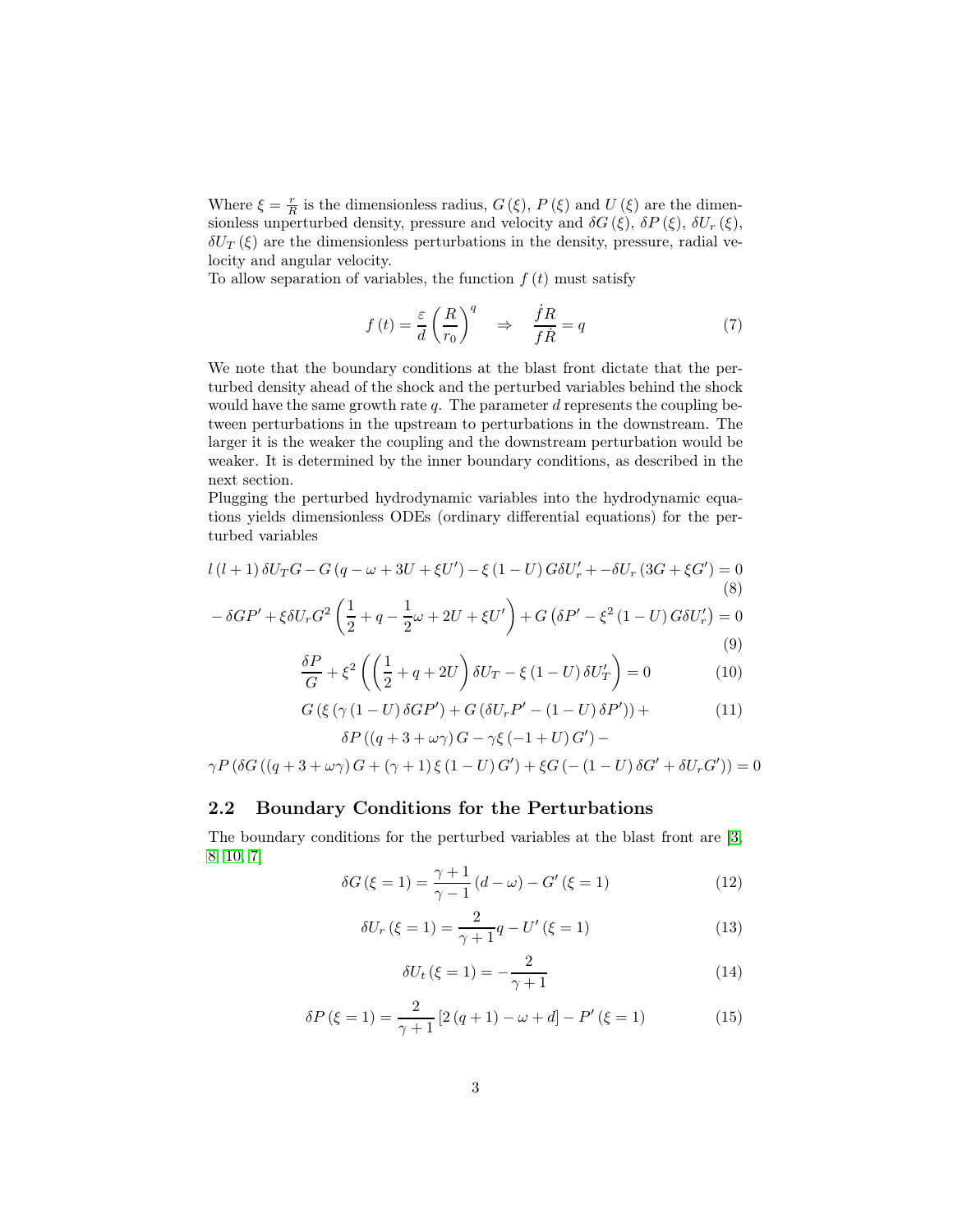In analogy to the unperturbed solution, where the parameter  $\alpha = \frac{d \ln R}{d \ln t}$  (where  $R$  is the radius of the shock front and  $t$  is the time) is determined by the inner boundary conditions, the parameter  $d$  is also determined by the inner boundary condition. The inner boundary condition is that the tangential velocity does not diverge there, and that is achieved only if the pressure perturbation vanishes there [\[9\]](#page-10-5).

If q is imaginary, the real part of  $f(t)$  is periodic, the solution is discretely self similar, i.e. it repeats itself up to a scaling factor in intervals of  $\frac{\Delta R}{R}$  =  $\exp\left(\frac{2\pi}{Im(q)}\right) - 1$ . While the unperturbed solution and the perturbations in their complex form are both self similar, the physical solution which is the real part of their sum is not.

#### 2.3 Solution of the Perturbed Equations

While self similarity simplifies the problem by reducing the PDEs (partial differential equations) to ODEs, the resulting ODEs, in general, do not admit analytic solutions. Therefore, for each specific set of parameters  $\gamma$ ,  $\omega$ , l and q, the functions  $\delta G$ ,  $\delta P$ ,  $\delta U_r$ ,  $\delta U_t$  and the parameter d are found numerically. Since the ODEs are linear, there exists a matrix that relates the vector of the values of the flow variables at the center to the same vector at the front

$$
\begin{pmatrix}\n\delta G \ (\xi = 1) \\
\delta P \ (\xi = 1) \\
\delta U_r \ (\xi = 1) \\
\delta U_t \ (\xi = 1)\n\end{pmatrix} = \mathbf{M} \begin{pmatrix}\n\delta G \ (\xi = 0) \\
\delta P \ (\xi = 0) \\
\delta U_r \ (\xi = 0) \\
\delta U_t \ (\xi = 0)\n\end{pmatrix}
$$
\n(16)

The ODEs are independent of the parameter d, or any of the boundary conditions for that matter. Hence, the matrix M can be obtained by direct numerical integration of the ODEs.

We require that the pressure perturbation vanishes at the center

<span id="page-3-0"></span>
$$
\delta P \left( \xi = 0 \right) = 0 \tag{17}
$$

Thus equations [12](#page-2-0) through [17](#page-3-0) constitute 5 linear equation for 5 variables  $(d,$  $\delta G(\xi = 0)$ ,  $\delta P(\xi = 0)$ ,  $\delta U_r(\xi = 0)$  and  $\delta U_t(\xi = 0)$ . Solving these equations yield the value of d.

A comparison between the solutions discussed above and a hydrodynamic simulation is presented in figure [1,](#page-4-1) for a perturbation with the following parameters  $\gamma = \frac{5}{3}, \ \omega = 0, \ q = 0, \ l = 1 \text{ and } \varepsilon = 0.1$ . All curves seem to agree. The numerical calculations was carried out using the hydrocode RICH [Yalinewich, Steinberg & Sari, in perperation]. The initial grid consisted of points at fixed angular intervals  $\Delta\theta = \frac{2\pi}{100}$  along a logarithmic, i.e. the radius of the *n*th cell is given by  $r_n = r_0 e^{n\Delta\theta}$  where  $r_0 = 10^{-3}$  and points outside the computational domain  $(x, y) \in [0, 2] \times [-2, 2]$  were omitted. In order to extract the perturbation from the 2D numerical data, we projected the raw unstructured data into a series of concentric rings, and fit the values of each ring to an expression of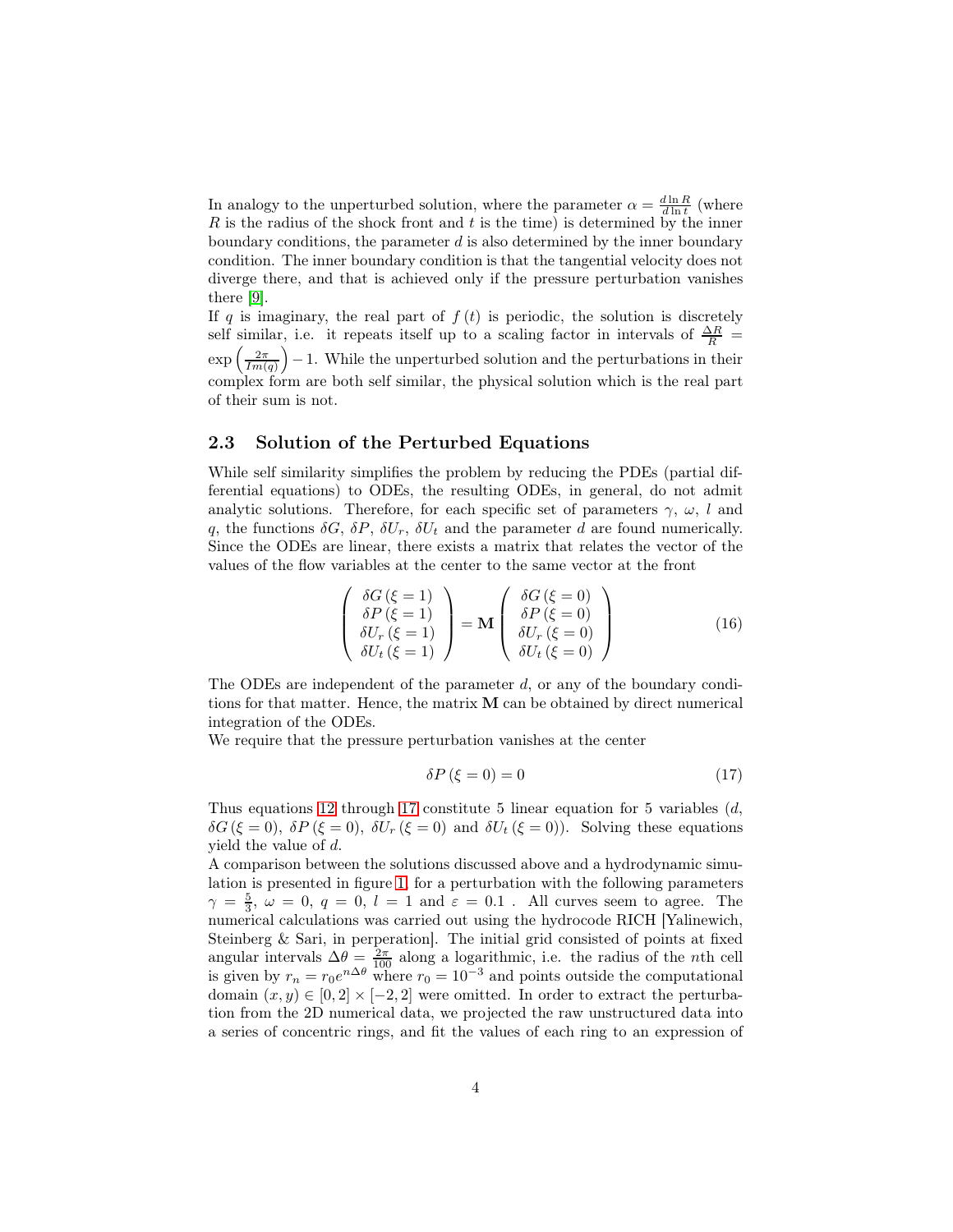

<span id="page-4-1"></span>Figure 1: Comparison of the analytic (green solid line) and numeric profiles (blue dots) of the perturbed hydrodynamic variables: density (top left), pressure (top right), radial velocity (bottom left) and angular velocity (bottom right). The horizontal axis is the dimensionless radius (radius divided by the shock radius). The explosion parameters are  $\gamma = \frac{5}{3}$ ,  $\omega = 0$ ,  $q = 0$ ,  $l = 1$ ,  $\varepsilon = 0.1$ . In order to extract the information from the two dimensional simulations, we fit each ring to an expression of the form  $A_0 + A_1 \cos \theta$  and plotted the ratio  $\frac{A_1}{A_0}$  versus radius (except for the tangential velocity where we used  $\sin \theta$  instead of  $\cos \theta$ , and normalized by the coefficient  $A_0$  of the radial velocity). The inconsistency near the shock front stems from the fact that some of the ring is in the upstream.

the form  $\sum A_l Y_{l0} (\theta, 0)$  and the result of the fit are the coefficients  $A_l$ . In our case,  $l = 1$  so the expression we fit to is  $A_0 + A_1 \cos \theta$ , and the perturbation is given by the ratio  $\frac{A_1}{A_0}$ , except for the tangential velocity, where the expression was  $A_1 \sin \theta$  and for normalization use the coefficient  $A_0$  of the radial velocity. Figure [1](#page-4-1) shows that the wavelength of the density fluctuations is shorter than those of the pressure and velocity. This happens because the density is affected by both traveling sound waves and entropy waves, while the pressure and velocity are affected solely by sound waves. From this argument it follows that the characteristic wavelength are given by  $\frac{2\pi}{\Im(q)}$  $\left(1 - \xi U \pm \sqrt{\gamma \frac{P}{G}}\right)$  for the pressure and velocity, together with  $\frac{2\pi}{\Im(q)}(1-\xi U)$  for density perturbations.

## <span id="page-4-0"></span>3 Analytical Results for Special Cases

Though for a general choice of the parameters  $\omega$ , q, l and  $\gamma$  a numerical method must be employed to determine  $d$ , in some special cases it is possible to obtain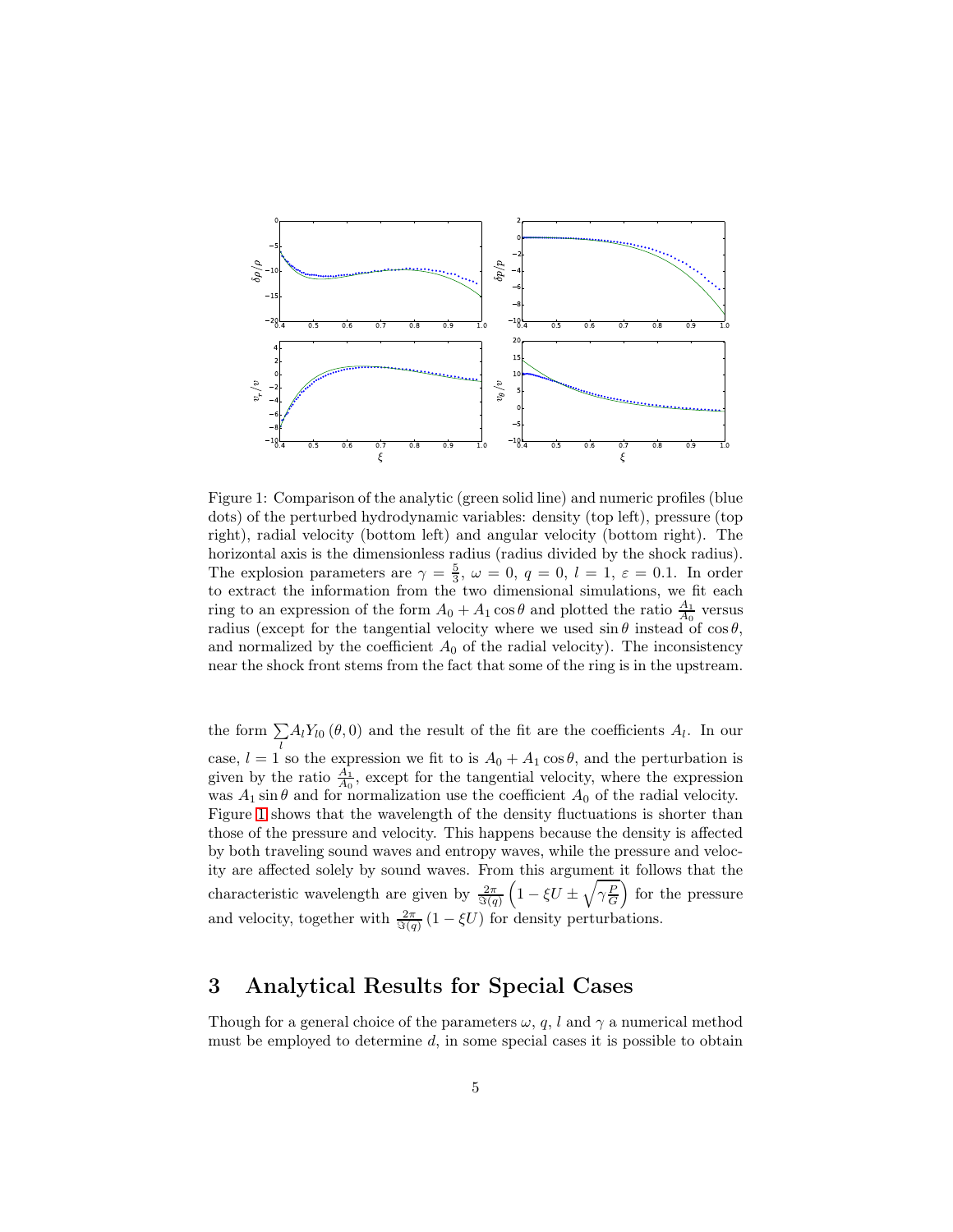an explicit analytic expression for d. In this section we will present few such cases which we were able to find.

### 3.1 Shifted Explosion

We consider a spherically symmetric explosion in a coordinate system where the origin is offset by  $\varepsilon r_0\hat{z}$  to the hot spot. In such a coordinate system the ambient density profile, to first order in  $\varepsilon$ 

$$
\rho_i(r) \approx kr^{-\omega} \left( 1 + \omega \varepsilon \frac{r_0}{r} \cos \theta \right) \tag{18}
$$

where  $\cos \theta = \hat{r} \cdot \hat{z}$ . The radius of the shock front, to first order in  $\varepsilon$ , is given accordingly by

$$
R + \delta R = R \left( 1 + \varepsilon \cos \theta \right) \tag{19}
$$

so

<span id="page-5-0"></span>
$$
d(l = 1, q = -1) = \omega \tag{20}
$$

The hydrodynamic variables can be obtained from the unperturbed solutions in a similar manner

$$
\delta P\left(\xi\right) = -P'\left(\xi\right) \tag{21}
$$

$$
\delta G\left(\xi\right) = -G'\left(\xi\right) \tag{22}
$$

$$
\delta U_r(\xi) = -\frac{U(\xi)}{\xi} - U'(\xi)
$$
\n(23)

$$
\delta U_t \left( \xi \right) = -\frac{U \left( \xi \right)}{\xi} \tag{24}
$$

It is easy to verify that these expressions satisfy the differential equations [8](#page-2-1)[-11.](#page-2-2) This result supports the idea that at the center  $\delta P = 0$ . The reason for that is that in the case of a filled type I explosion, the pressure plateaus as the radius approaches zero, so  $\lim_{\xi \to 0} P'(\xi) = 0$  and hence  $\delta P(0) = 0$ .

#### 3.2 Thin Shell Model

In the limit  $\gamma \to 1$  it is possible to use the thin shell approximation to find an analytic relation for  $d$ . Following  $[8]$ , we define

$$
\delta = \frac{\sigma - \sigma_0}{\sigma_0} \tag{25}
$$

$$
\Delta R = R - R_0 \tag{26}
$$

where

$$
\sigma_0 = \frac{1}{R^2} \int_0^R \rho r^2 dr \tag{27}
$$

$$
\sigma = \frac{1}{\left(R + \delta R\right)^2} \int_0^{R + \delta R} \left(\rho + \delta \rho\right) r^2 dr \tag{28}
$$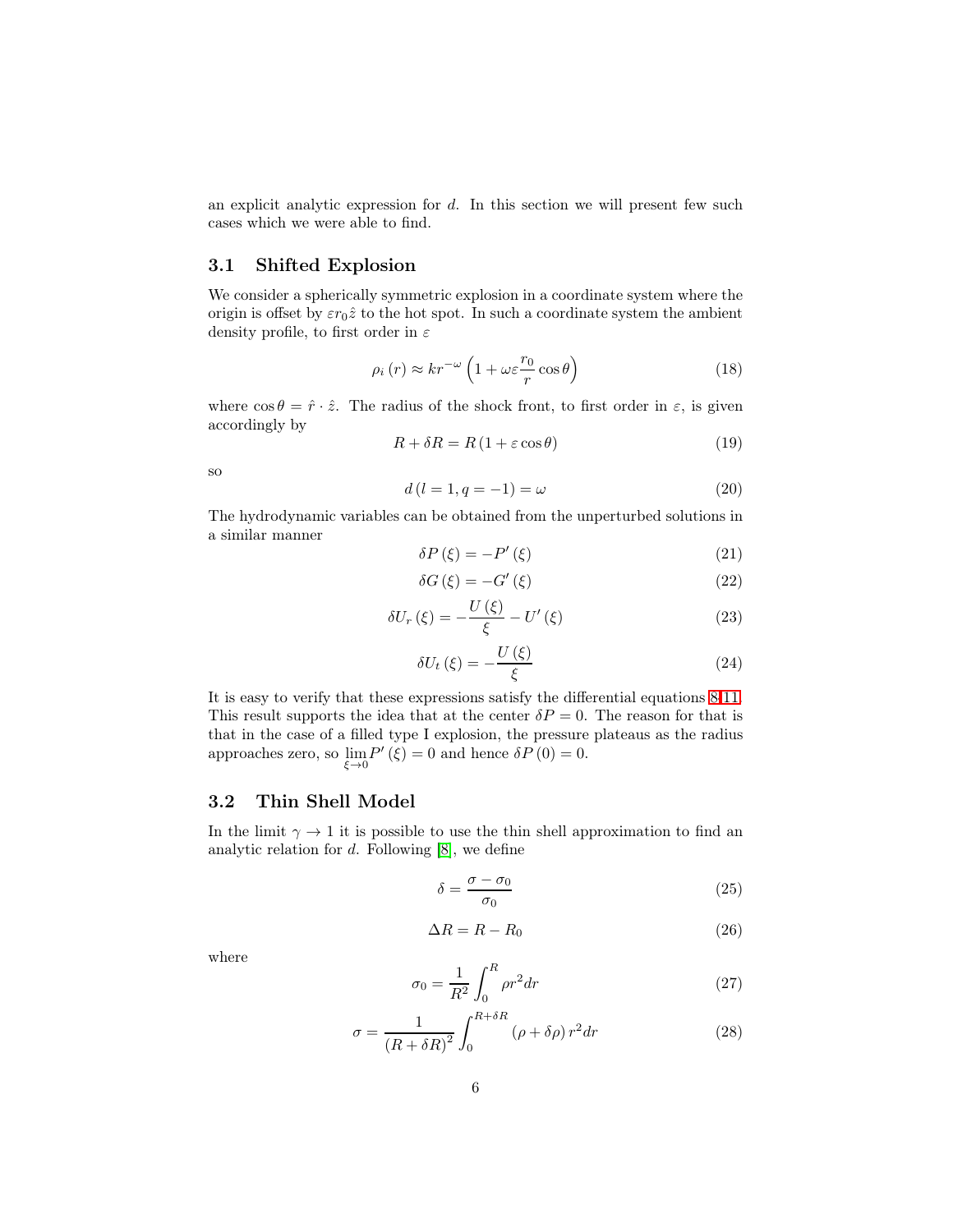are the unperturbed and perturbed surface density. The perturbation equations are

$$
\frac{\partial \delta}{\partial t} = -\frac{2}{R_0} \frac{\partial \Delta R}{\partial t} + 2 \frac{\dot{R}_0}{R_0^2} \Delta R + \frac{\Delta \rho}{\sigma_0} \dot{R}_0 - \omega \frac{\rho_0}{\sigma_0} \frac{\Delta R}{R_0} \dot{R}_0 + \frac{\rho_0}{\sigma_0} \frac{\partial \Delta R}{\partial t} - \nabla_T \mathbf{v}_T - \delta \frac{\rho_0}{\sigma_0} \dot{R}_0
$$
\n(29)

$$
\frac{\partial^2 \Delta R}{\partial t^2} = -\delta \dot{R}_0 - 2 \frac{\rho_0 \dot{R}_0}{\sigma_0} \frac{\partial \Delta R}{\partial t} - \frac{\Delta \rho \dot{R}_0^2}{\sigma_0} + \omega \frac{\rho_0}{\sigma_0} \frac{\Delta R}{R_0} \dot{R}_0^2 \tag{30}
$$

$$
\frac{\partial \mathbf{v}_T}{\partial t} = -\frac{\rho_0 \dot{R}_0}{\sigma_0} \mathbf{v}_T - \frac{\dot{R}_0}{R_0} \mathbf{v}_T - \frac{1}{R_0} \frac{P_i}{\sigma_0} \nabla_T \Delta R \tag{31}
$$

where  $\Delta \rho = \rho - \rho_0$ . Assuming  $\Delta \rho$ ,  $\Delta R$ ,  $\delta \propto Y_{lm}(\theta, \phi) R_0^q$  and  $\mathbf{v}_T \propto \nabla_T Y_{lm}(\theta, \phi) R_0^q$ we can solve for the coefficients and find the parameter  $d$  using the ratio  $\Delta\rho/\Delta R$ 

$$
d(\gamma = 1) = (s+1) (\omega^2 - 8\omega + 15) (s(\omega - 5) + \omega - 3) / \tag{32}
$$
  
\n
$$
[4l(l+1) (\omega - 3)^2 + (s+1)(\omega - 5) (s^3(\omega - 5)^3 +
$$
  
\n
$$
s^2(5\omega - 17)(\omega - 5)^2 + s (8\omega^3 - 90\omega^2 + 328\omega - 390) + 4(\omega - 3)^2(\omega - 2))]
$$

where  $s = q\alpha$  and  $\alpha = \frac{2}{5-\omega}$ . This relation reproduces equation [20](#page-5-0) for  $l = 1$  and  $q = -1.$ 

### 3.3 Primakoff Solution

In the case of the Primakoff explosion, the perturbation equations can be solved analytically. With the substitution

$$
\mathbf{Y} = \left(\frac{\delta G}{G}, \frac{\delta P}{P}, \frac{\delta U_r}{U}, \frac{\delta U_T}{U}\right)^T
$$
(33)

the system of ODEs can be reduced to the form

$$
\frac{d\mathbf{Y}}{d\ln\xi} = \mathbf{M} \cdot \mathbf{Y} \tag{34}
$$

$$
\mathbf{M} = \begin{pmatrix} \frac{q(\gamma+1)^2 + 6(\gamma-1)}{\gamma^2 - 1} & -\frac{2(\gamma q + q + 3\gamma - 3)}{\gamma^2 - 1} & -\frac{2(\gamma q + q - \gamma + 7)}{\gamma^2 - 1} & \frac{2l(l+1)}{\gamma+1} \\ \frac{6\gamma}{\gamma+1} & -\frac{\gamma q + q + 6\gamma}{\gamma+1} & -\frac{2(q\gamma^2 + (q+5)\gamma - 3)}{\gamma^2 - 1} & \frac{2l(l+1)\gamma}{\gamma+1} \\ \frac{3(\gamma-1)}{\gamma+1} & -\frac{\gamma q + q + 3\gamma - 3}{\gamma+1} & -\frac{\gamma q + q + 3\gamma + 11}{\gamma+1} & \frac{2l(l+1)\gamma}{\gamma+1} \\ 0 & 1 & 0 & \frac{\gamma q + q - 3\gamma + 5}{\gamma - 1} \end{pmatrix}
$$
(35)

The general solution is

$$
\mathbf{Y}\left(\xi\right) = \exp\left(\mathbf{M}\ln\xi\right)\mathbf{Y}\left(1\right) \tag{36}
$$

Every term in  $\mathbf{Y}(\xi)$  is the sum of 4 power laws in  $\xi$ , and the powers are eigenvalues. The value at the shock front is determined by the Rankine Hugoniot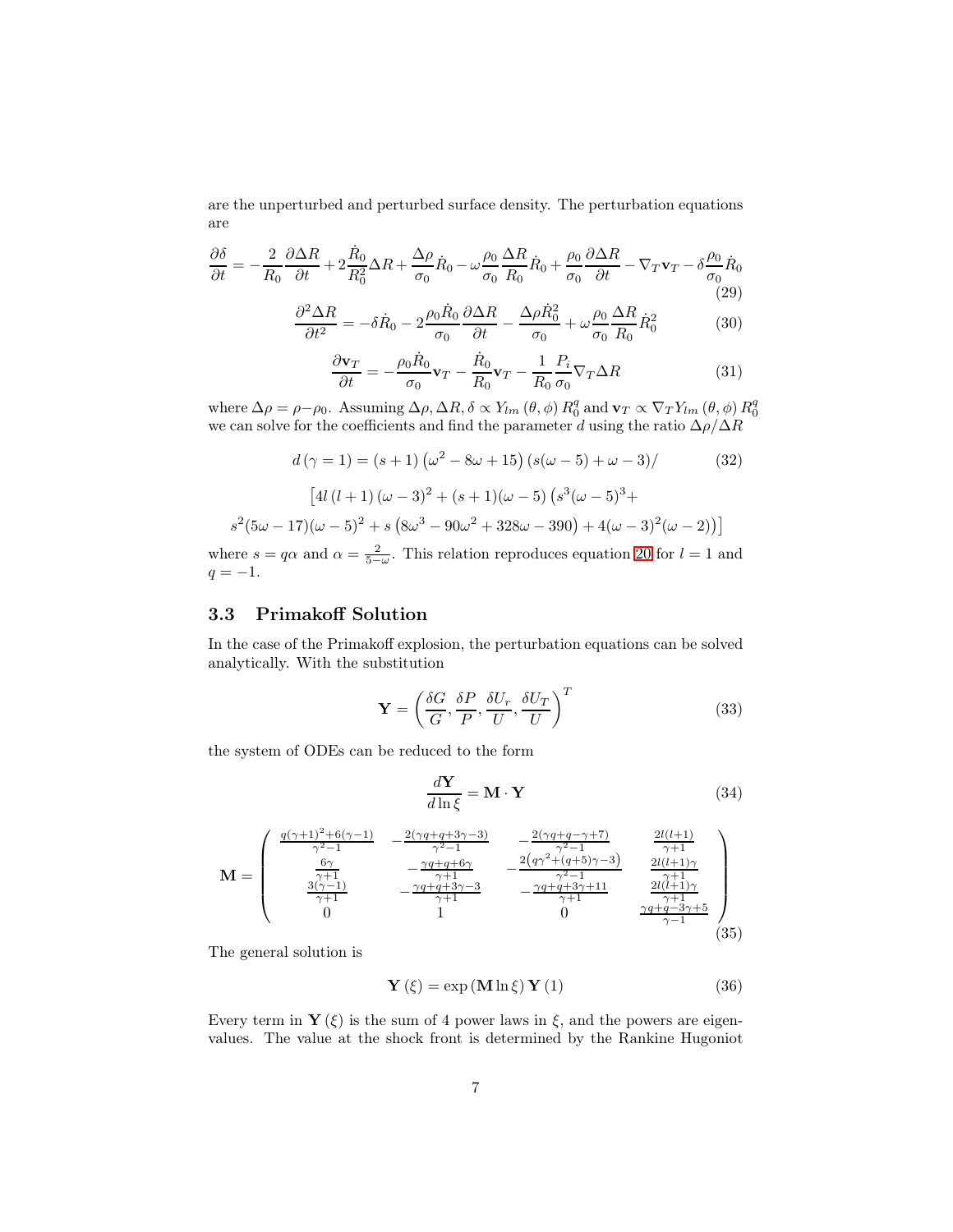conditions (equations [12](#page-2-0)[,13,](#page-2-3)[14,](#page-2-4)[15\)](#page-2-5) and the inner boundary conditions that the pressure perturbation vanishes. Usually, out of the 4 eigenvector modes, one would diverge at the center (we denote the well behaved modes by  $Y_1, Y_2$  and  $\mathbf{Y}_3$ , and the diverging mode by  $\mathbf{Y}_4$ ). To prevent the divergence, we require that the solution will be a linear superposition of only the well behaved modes

$$
\mathbf{Y}\left(1\right) = \sum_{i=1}^{3} a_i \mathbf{Y}_i \tag{37}
$$

This gives us 4 linear equations with 4 variables  $(a_1,a_2, a_3 \text{ and } d)$ , from which we can extract the value of the paramter d. Unfortunately, the expression for the parameter d is too long to be written here. We evaluate d numerically as a function of both q and l for  $\gamma = \frac{5}{3}$  and show the results in figure [2.](#page-8-0) If we interpret  $q$  as the radial wave number, and  $l$  as the angular wave number, then from figure [2](#page-8-0) it seems that the magnitude of  $d$  increases linearly with  $q$  and  $l$ . Using the appropriate approximations for large  $l$  reveals that in that limit lim  $\lim_{c\to\infty}$  $\frac{d}{l} = -\frac{\sqrt{2\gamma}}{\sqrt{\gamma+1}}$ . We note that in the case of the Primakoff explosion the speed of sound vanishes at the center, whereas in the general filled type I explosion the speed of sound diverges there, so in the Primakoff explosion there are no reflections from the center, while the general case has them. For that reason, the general explosion does not have this asymptotic behavior.

### <span id="page-7-0"></span>4 Extension to Arbitrary Angular Dependence

The formalism presented so far is limited to just one angular mode. However, due to linearity, any perturbation can be decomposed into spherical harmonics and each mode solved for individually. We demonstrate this using a problem similar to that used in the case of density perturbation to type II explosion [\[10\]](#page-10-3). The problem we are considering is an explosion that happens on the planar interface between two half spaces. Each half space has uniform density, but there is a slight difference between the densities of each of the half spaces. The ambient density profile can thus be described by the formula  $\rho_a(r,\theta) = \rho_0 (1 + \sigma \Theta(\theta)),$ where  $\Theta(x)$  is the Heaviside step function and  $\sigma$  and  $\rho_0$  are constants. Such expression can be expanded in spherical harmonics

$$
\Theta\left(\theta\right) = \sum_{n=0}^{\infty} \frac{\pi\sqrt{4n+3}}{\Gamma\left(\frac{1}{2}-n\right)\Gamma\left(2+n\right)} Y_{2n+1,0}\left(\theta,0\right) \tag{38}
$$

The shape of the perturbation to the shock front is given by

<span id="page-7-1"></span>
$$
\frac{\delta R(\theta, t)}{R(t)} = \sigma \sum_{n=0}^{\infty} \frac{1}{d(2n+1)} \frac{\pi \sqrt{4n+3}}{\Gamma(\frac{1}{2} - n) \Gamma(2+n)} Y_{2n+1,0}(\theta, 0)
$$
(39)

In order to verify this result, we ran a numerical simulation for this scenario with  $\sigma = 0.1$  and compared it to the analytic result (equation [39\)](#page-7-1) calculated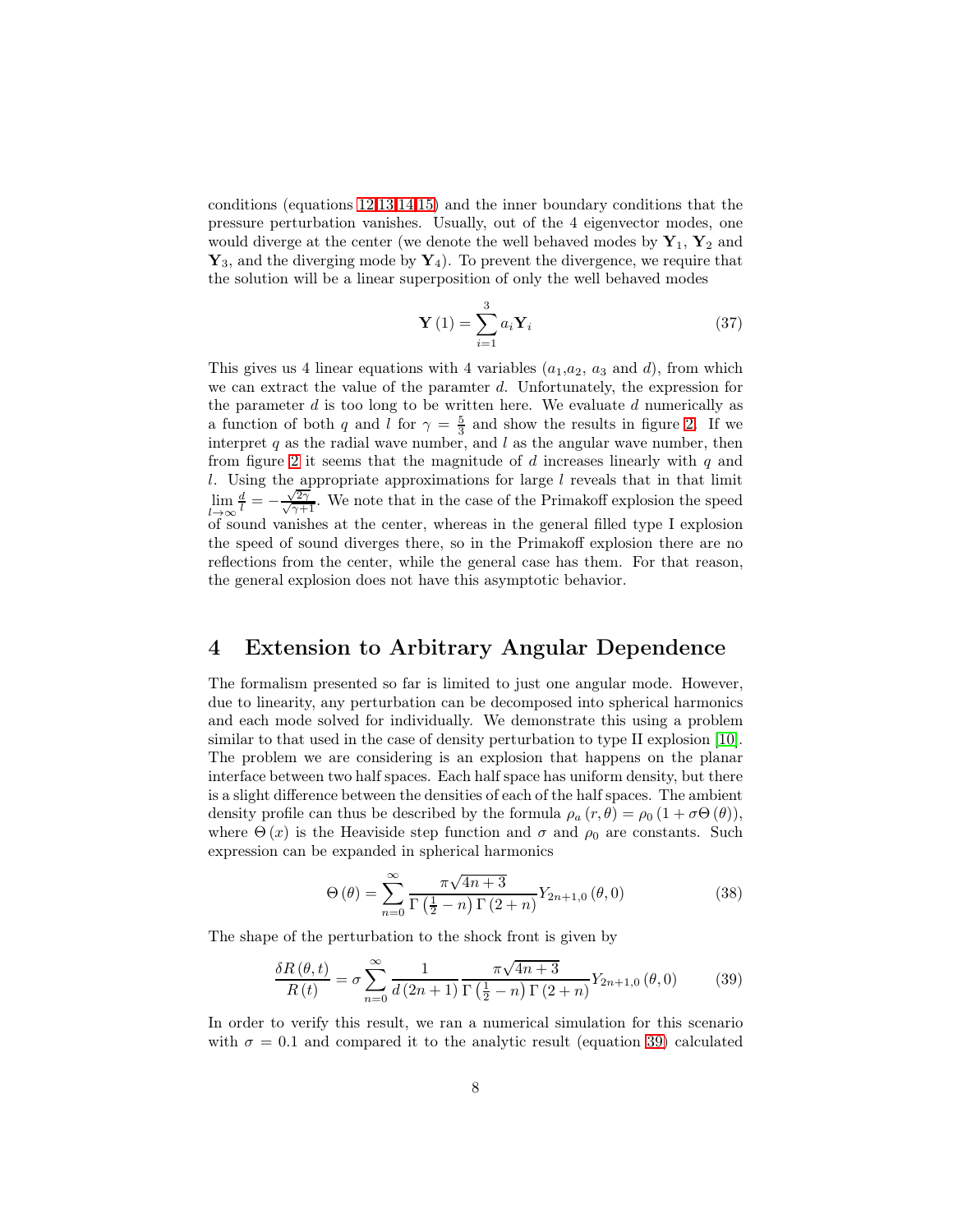

<span id="page-8-0"></span>Figure 2: d as a function of l for  $\gamma = \frac{5}{3}$  and  $q = 0$  (top) and d as a function of q for  $\gamma = \frac{5}{3}$  (bottom), both for the Primakoff explosion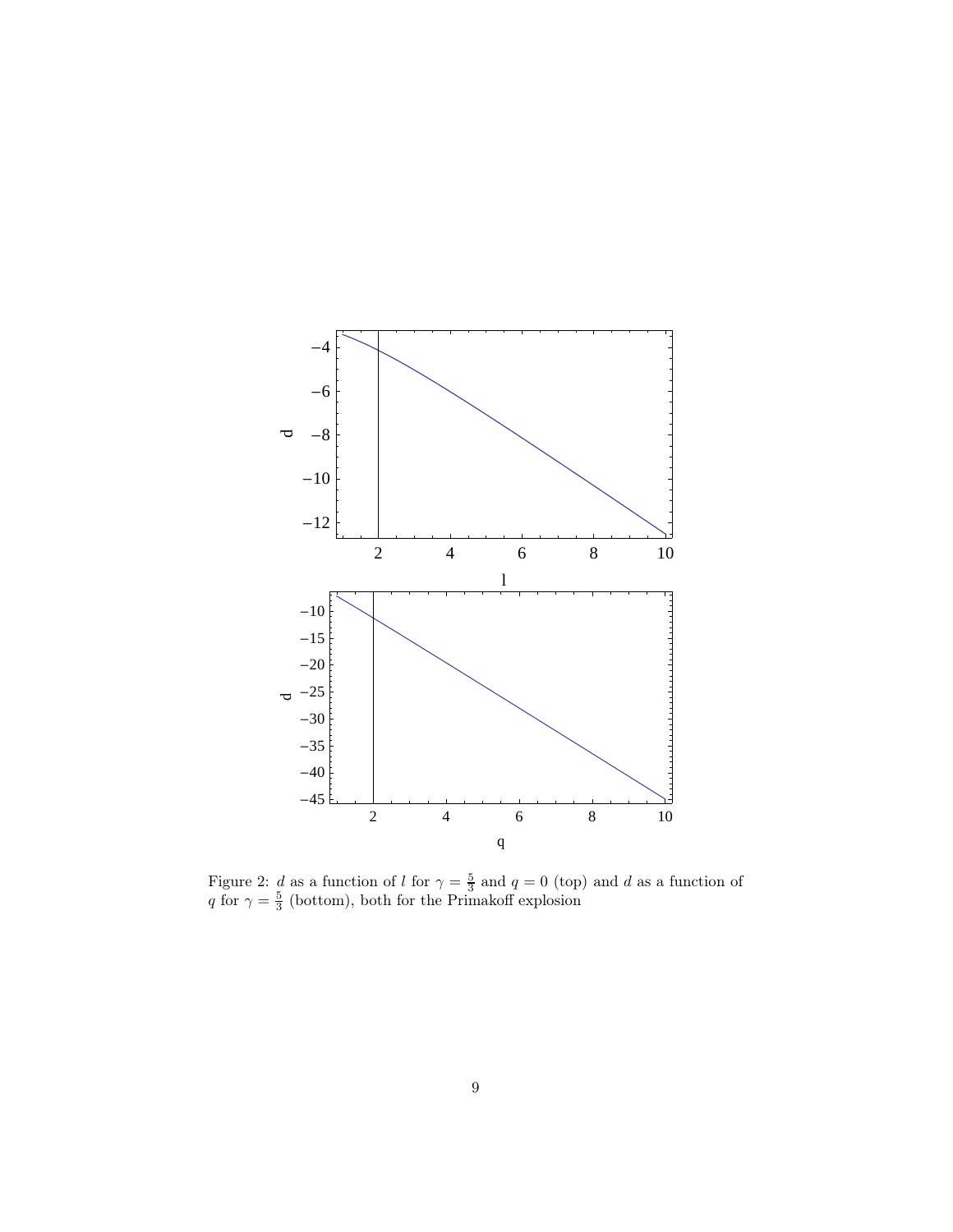

<span id="page-9-1"></span>Figure 3: A comparison between the angular profiles of the analytic perturbation to the shock front (green) and the numerical simulation (blue) in case of an explosion between two uniform density half spaces with small density difference between them  $(\sigma = \frac{\rho_2 - \rho_1}{\rho_1} = 0.1).$ 

up to order  $n = 100$ . The results are plotted in figure [3,](#page-9-1) and there seems to be a good fit between the two methods, and they get closer as the resolution of the numerical simulation increases (the simulation we did had 1000 cells in the radial direction and 100 cells in the angular direction).

### <span id="page-9-0"></span>5 Discussion

We have laid out a method for solving the strong explosion problem in density profiles that deviate from a pure radial power law dependence. The key lies in choosing radially log-periodic perturbations which do not introduce a new scale into the problem. This leads to self similar perturbation in the hydrodynamic quantities behind the shock, which can be found by solving a set of ordinary differential equations. The perturbations are fully self similar when the density perturbation is given in equation [2,](#page-1-1) but if  $q$  is imaginary, then the solution is only discretely self similar because of the periodic nature of the perturbations. The inner boundary condition in radial perturbation differs from that proposed here. We recall that in the case of radial perturbations to filled type I explosions the inner boundary condition is  $\delta U_r$  ( $\xi = 0$ ) = 0, as given from the requirement that the total energy remains constant. This condition cannot be used for angular perturbation, because the total contribution of the perturbations to the energy is always zero for  $l = 0$ . From the other end, the condition that the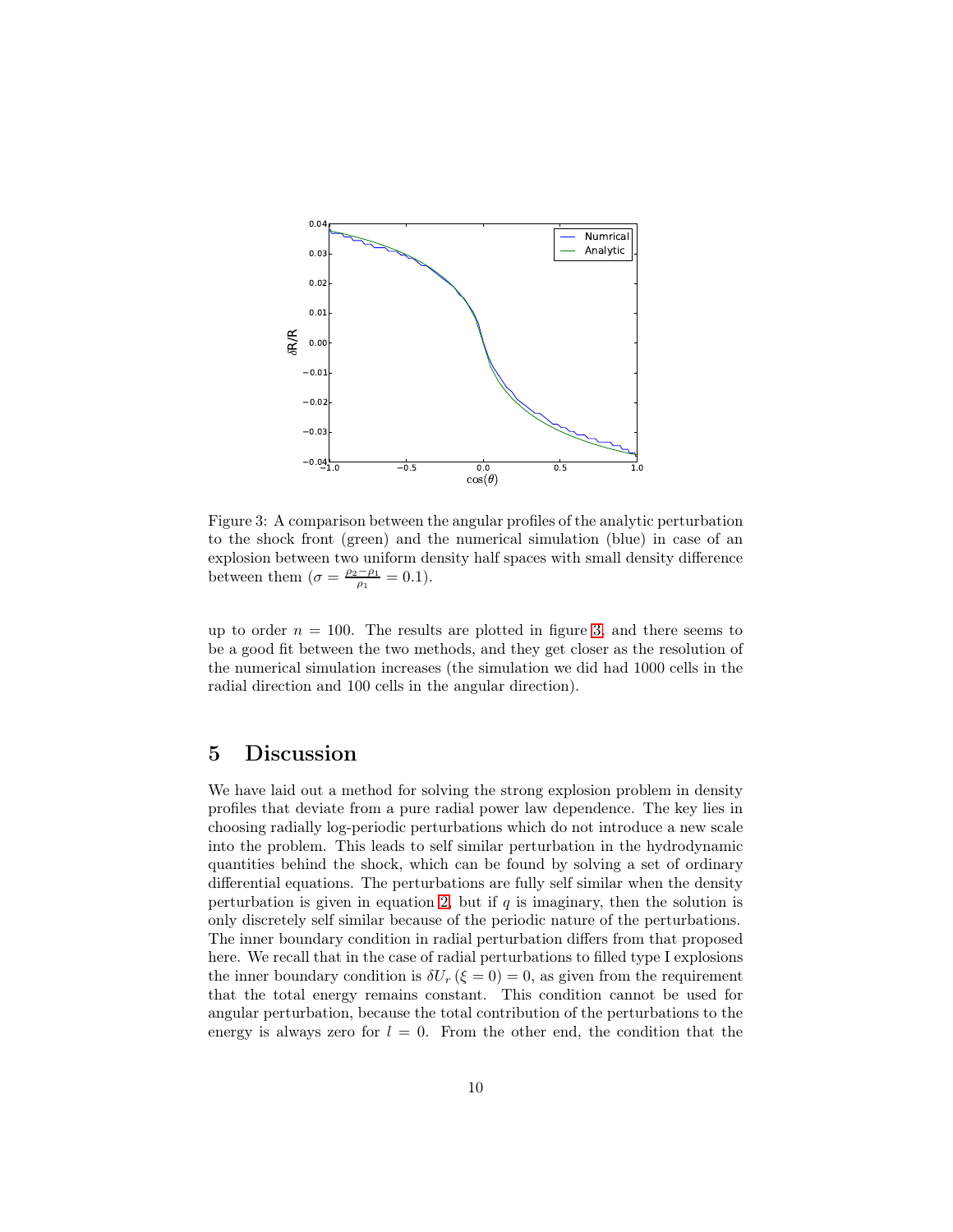tangential velocity does not diverge cannot be applied to radial perturbations, as the tangential velocity is always zero.

The linearized perturbation treatment naturally ensures that the perturbations will be linear in  $\varepsilon$  (and will contain no higher power of  $\varepsilon$ ). This simplifies the solution of the problem but limits the validity of the method to small perturbations. The perturbation theory developed above fails when  $\varepsilon$  becomes too large. The deviation from linear theory is of order  $\varepsilon^2$ .

### <span id="page-10-6"></span>References

- [1] I. B. Bernstein and D. L. Book. Stability of the Primakoff-Sedov blast wave and its generalizations. ApJ, 240:223–234, August 1980.
- <span id="page-10-8"></span><span id="page-10-7"></span>[2] B. Gaffet. Stability of Self-Similar Flow - Correct Form of the Basic Equations and of the Shock Boundary Conditions. ApJ, 279:419, April 1984.
- [3] D. Kushnir, E. Waxman, and D. Shvarts. The Stability of Decelerating Shocks Revisited. ApJ, 634:407–418, November 2005.
- [4] L. D. Landau and E. M. Lifshitz. *Fluid mechanics*. 1959.
- [5] A. Mignone, G. Bodo, S. Massaglia, T. Matsakos, O. Tesileanu, C. Zanni, and A. Ferrari. PLUTO: A Numerical Code for Computational Astrophysics. *apjs*, 170:228–242, May 2007.
- <span id="page-10-1"></span>[6] John Von Neumann, A. W. Taub, and A. H. Taub. *The Collected Works of John Von Neumann: 6-Volume Set*. Reader's Digest Young Families, 1963.
- <span id="page-10-10"></span>[7] Y. Oren and R. Sari. Discrete self-similarity in type-II strong explosions. *Physics of Fluids*, 21(5):056101–+, May 2009.
- <span id="page-10-9"></span>[8] D. Ryu and E. T. Vishniac. The growth of linear perturbations of adiabatic shock waves. *apj*, 313:820–841, February 1987.
- <span id="page-10-5"></span>[9] D. Ryu and E. T. Vishniac. The dynamic instability of adiabatic blast waves. *apj*, 368:411–425, February 1991.
- <span id="page-10-3"></span>[10] R. Sari, N. Bode, A. Yalinewich, and A. MacFadyen. Slightly two- or threedimensional self-similar solutions. *Physics of Fluids*, 24(8):087102, August 2012.
- <span id="page-10-4"></span>[11] R. Sari, E. Waxman, and D. Shvarts. Shock Wave Stability in Steep Density Gradients. ApJS, 127:475–479, April 2000.
- <span id="page-10-2"></span><span id="page-10-0"></span>[12] L. I. Sedov. *Similarity and Dimensional Methods in Mechanics*. 1959.
- [13] L. I. Sedov. Similarity methods and dimensional analysis in mechanics /8th revised edition/. *Moscow Izdatel Nauka*, 1977.